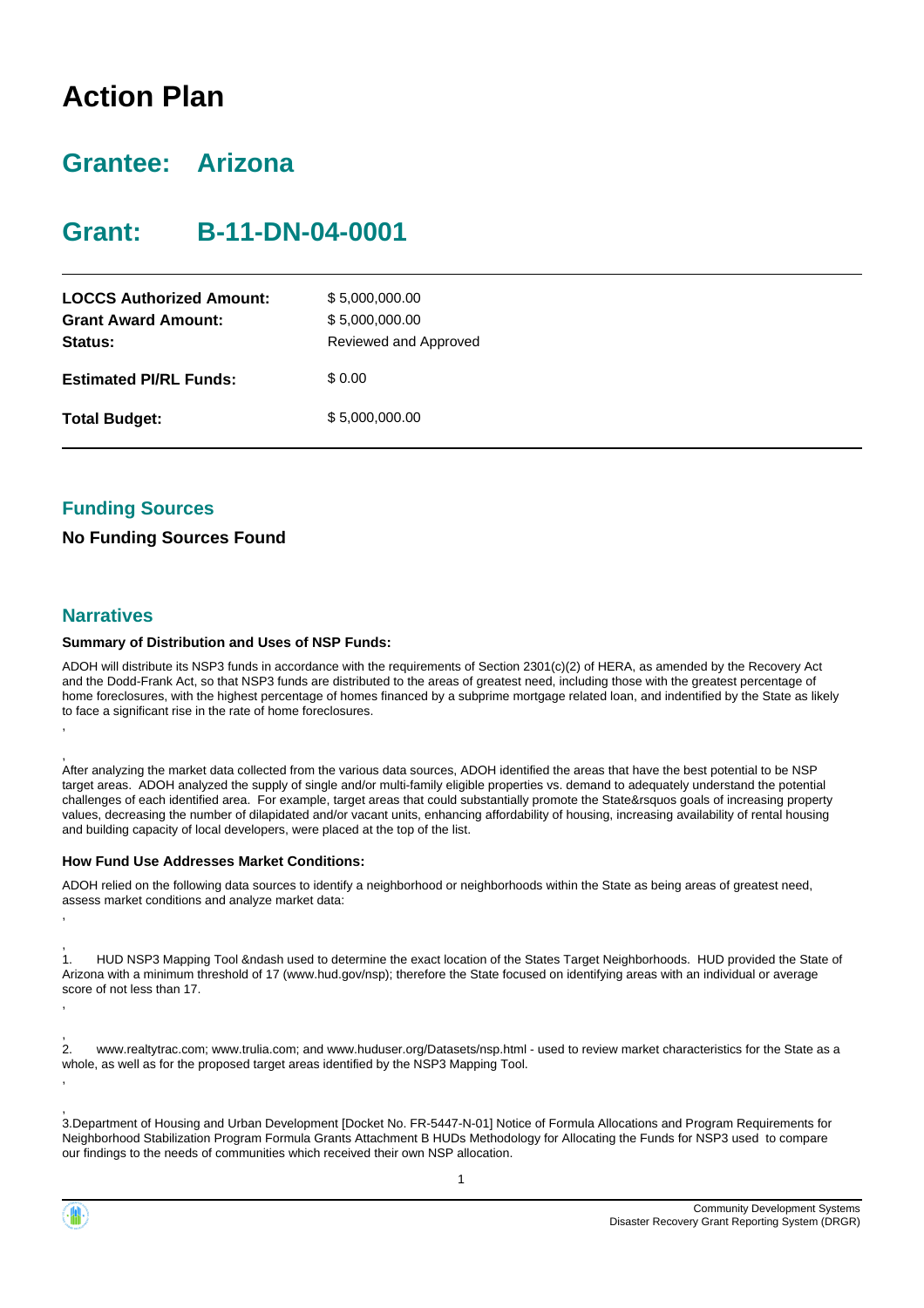#### **Ensuring Continued Affordability:**

For NSP3 assisted rental units, the required period will be consistent with the requirements of the HOME program as described in Chapter 3 of the State Housing Fund Program Summary and Application Guide Page 32:

, http://www.azhousing.gov/ShowPage.aspx?ID=531&CID=16

#### of newly constructed units

, ,

, ADOH will ensure continued affordability of multi-family units through recording of conditional property use restrictions with a term equal to at minimum, the affordability requirements of the HOME program the term of which is based on the amount funds invested per unit. HOME Program Standards can be found at 24 CFR 92.252(a), (c), (e), and (f), and 92.254.

#### **Definition of Blighted Structure:**

A structure is blighted when it exhibits objectively determinable signs of deterioration sufficient to constitutue a threat to human health, safety and public welfare.

The State of Arizona traditionally defers to the code enforcement standards of local government. For the purpose of this NSP3 Substantial Amendment, the State will modify the broadest definition used in the Federal Register/Vol.73, No. 194/Monday, October 6, 2008, Page 58331: http://www.hud.gov/offices/cpd/communitydevelopment/programs/neighborhoodspg/nspnotice.pdf

#### **Definition of Affordable Rents:**

The definition of affordable rents will be consistent with the definition adopted for the State Housing Fund Program Summary and Application Guide Appendix D Rent Chart Page 67: http://www.azhousing.gov/ShowPage.aspx?ID=531&CID=16

#### **Housing Rehabilitation/New Construction Standards:**

The State of Arizona adheres to HUD Quality Standards (24 CFR, Subtitle B, Chapter IX, Part 982, Subpart I), and the Exhibit D Arizona Department of Housing (ADOH) Year 2011 Mandatory Design Guidelines for Multifamily Rental Housing. The appropriate standards are applied based on the type of construction activities to take place, be it single or multifamily construction. In addition, the State requires adherence to the State Rehabilitation Standards for Owner Occupied Housing Rehabilitation which were originally adopted in 1998. These standards have been accepted by HUD through the approval of the States FY2010-2014 Consolidated Plan.

, The housing rehabilitation standards that will apply to NSP3 assisted activities will be consistent with those articulated in the adopted State Rehabilitation Standards : http://www.azhousing.gov/ShowPage.aspx?ID=531&CID=16

, Additionally, the State will incorporate the following additions to its Housing Rehabilitation Standards:

, 1. All gut rehabilitation or new construction (i.e. general replacement of the interior of a building that may or may not include changes to structural elements such as flooring systems, columns or load bearing interior or exterior walls) of residential buildings up to three stories must be designed to meet the standard for Energy Star Qualified New Homes.

, 2. All gut rehabilitation or new construction of mid-or high-rise multifamily housing must be designed to meet American Society of Heating, Refrigerating, and Air Conditioning Engineers (ASHRAE) Standard 90.1-2004, Appendix G plus 20 percent (which is the Energy Star standard for multifamily buildings piloted by the Environmental Protection Agency and the Department of Energy).

, 3. Other rehabilitation must meet these standards to the extent applicable to the rehabilitation work undertaken, e.g., replace older obsolete products and appliances (such as, windows, doors, lighting, hot water heaters, furnaces, boilers, air conditioning units, refrigerators, clothes washers and dishwashers) with Energy Star-46 labeled products.

, 4. Water efficient toilets, showers and faucets, such as those with the WaterSense label, must be installed.

, 5. Where relevant, the housing should be improved to mitigate the impact of disasters (e.g., earthquake, hurricane, flooding, fires).

, Additionally, the State will encourage the adoption of energy efficient and environmentally friendly green elements to project design.

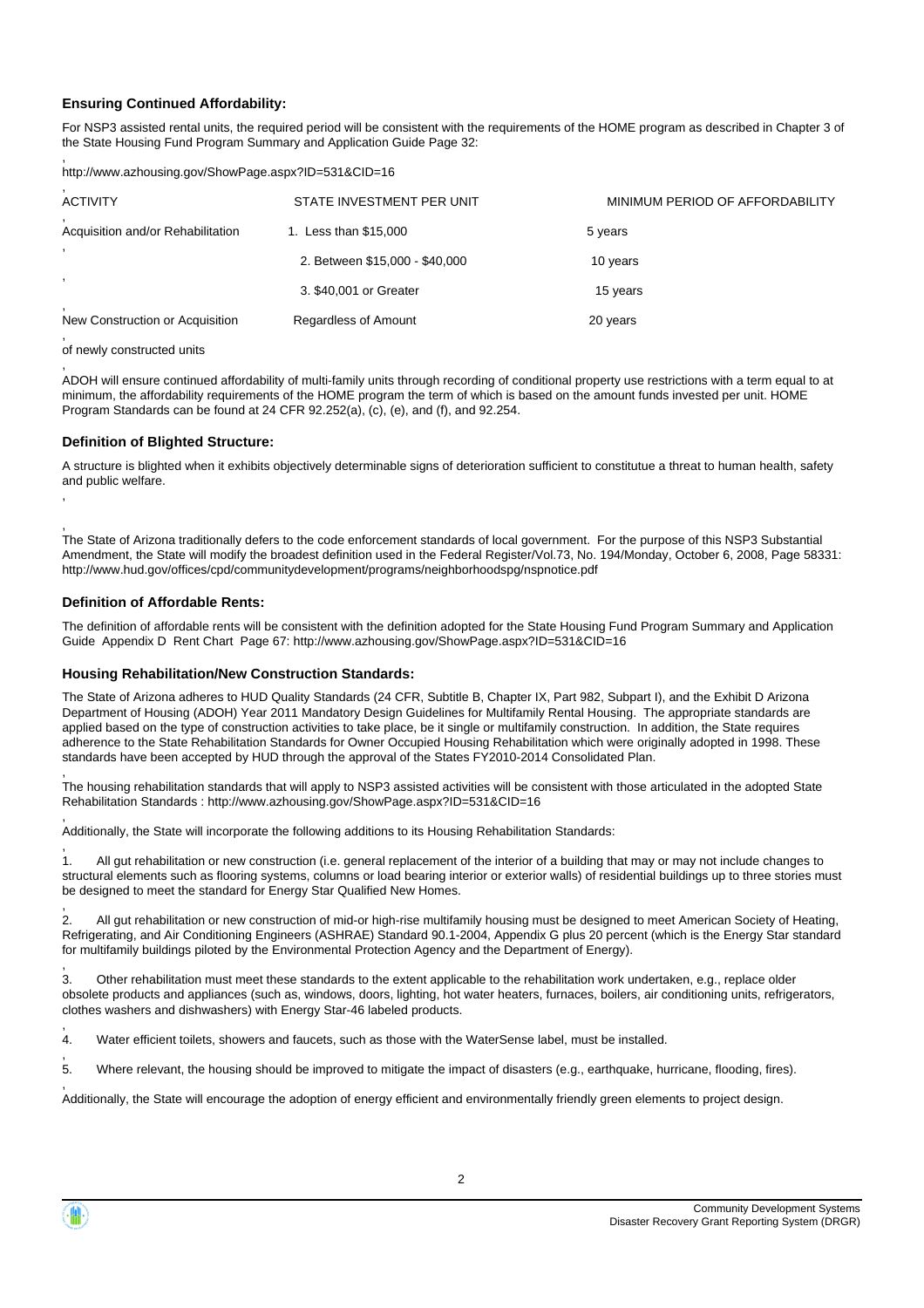#### **Vicinity Hiring:**

,

,

In order to carry out this Activity, ADOH, to the maximum extent feasible, will provide for the hiring of employees who reside in the vicinity of the NSP3 projects or contract with small businesses that are owned and operated by persons residing in the vicinity of any such project. ADOH will look to information on existing local ordinances to address these requirements.

#### **Procedures for Preferences for Affordable Rental Dev.:**

Total low-income set-aside percentage (must be no less than 25 percent): 25.00%

Total funds set aside for low-income individuals  $= $1,250,000.00$ 

 ADOH will allocate at least 25 percent of its NSP3 funding allocation to housing for individuals and families with incomes at or below 50 percent of the area median income. To specifically address local housing market conditions, ADOH may rehabilitate or redevelop abandoned or foreclosed residential property, and vacant or demolished residential or nonresidential property, to meet its low-income targeting goals.

#### **Grantee Contact Information:**

Kathy Blodgett, CD&R Programs Administrator

, kathy.blodgett@azhousing.gov

, 602-771-1021

, 1110 W. Washington St., Suite 310, Phoenix, AZ 85007

## **Project Summary**

| Project#          | <b>Project Title</b>      | <b>Grantee Activity #</b> | <b>Activity Title</b>          |
|-------------------|---------------------------|---------------------------|--------------------------------|
| 9999              | <b>Restricted Balance</b> |                           | No activities in this project  |
| B-11-DN-04-0001-A | Multi Family              | B-11-DN-04-0001-A1        | 209 W. Jackson - acquisition   |
|                   |                           | B-11-DN-04-0001-A2        | 209 W. Jackson - Rehab         |
|                   |                           | B-11-DN-04-0001-B         | 29 Palms Apts - Acquistion     |
|                   |                           | B-11-DN-04-0001-B2        | 29 Palms Apts - Rehabilitation |
| B-11-DN-04-0001-C | Administration            | B-11-DN-04-0001-C         | Administration                 |



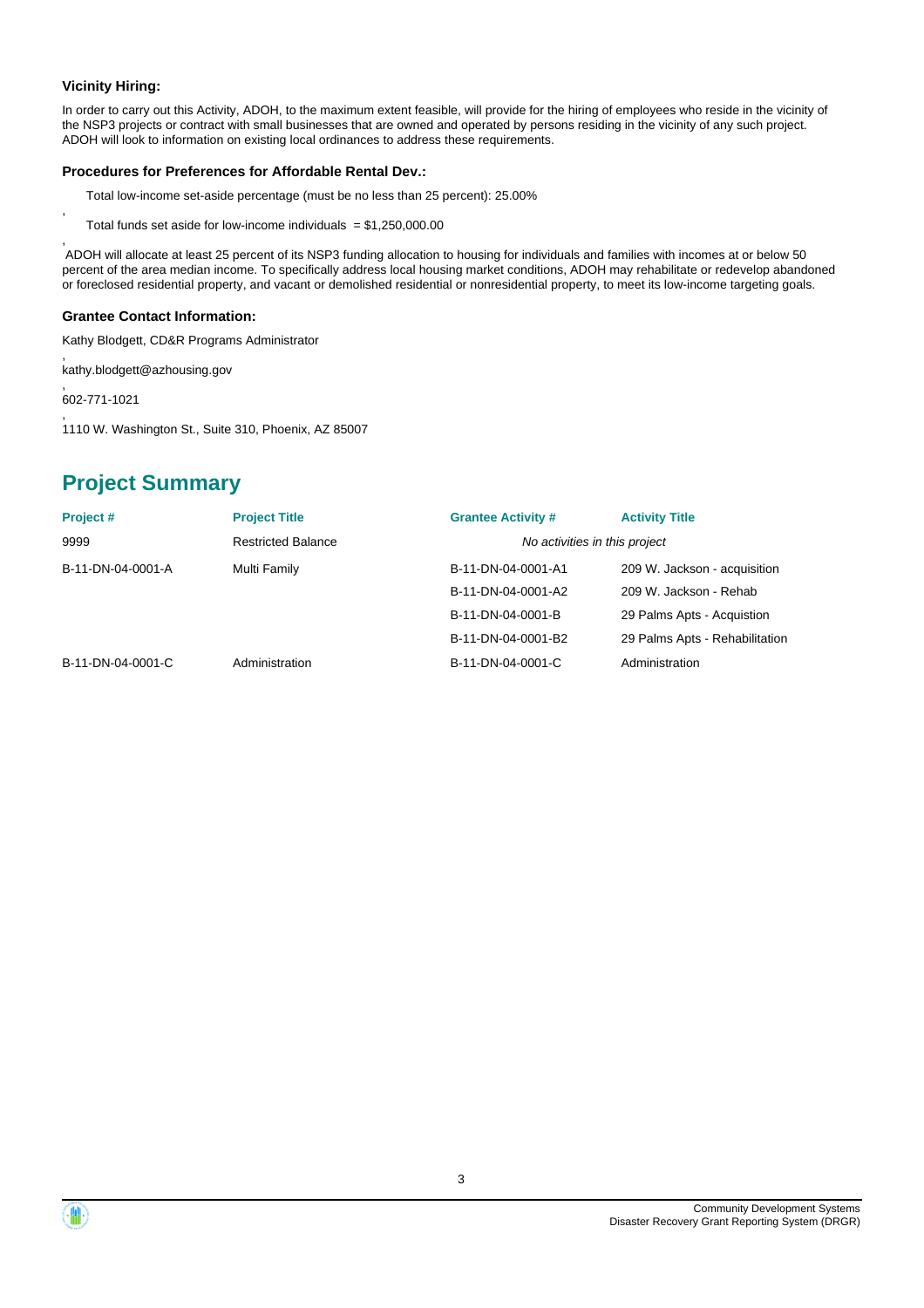# **Activities**

# **Project # / Title: B-11-DN-04-0001-A / Multi Family**

| <b>Grantee Activity Number:</b><br><b>Activity Title:</b>                                                                                                                                        | B-11-DN-04-0001-A1<br>209 W. Jackson - acquisition |                                                                                                                                                                     |            |                                  |
|--------------------------------------------------------------------------------------------------------------------------------------------------------------------------------------------------|----------------------------------------------------|---------------------------------------------------------------------------------------------------------------------------------------------------------------------|------------|----------------------------------|
| <b>Activitiy Type:</b><br>Acquisition - general<br><b>Project Number:</b><br>B-11-DN-04-0001-A<br><b>Projected Start Date:</b><br>08/01/2011<br><b>Project Draw Block by HUD:</b><br>Not Blocked |                                                    | <b>Activity Status:</b><br>Completed<br><b>Project Title:</b><br><b>Multi Family</b><br><b>Projected End Date:</b><br>03/09/2014<br>Project Draw Block Date by HUD: |            |                                  |
| <b>Activity Draw Block by HUD:</b><br>Not Blocked                                                                                                                                                |                                                    | <b>Activity Draw Block Date by HUD:</b>                                                                                                                             |            |                                  |
| <b>Block Drawdown By Grantee:</b><br>Not Blocked                                                                                                                                                 |                                                    |                                                                                                                                                                     |            |                                  |
| <b>National Objective:</b><br>LH25: Funds targeted for housing for households whose incomes<br>are at or under 50% Area Median Income.<br><b>Environmental Assessment:</b><br><b>EXEMPT</b>      |                                                    | <b>Total Budget:</b><br><b>Other Funds</b><br><b>Total Funds</b>                                                                                                    | \$0.00     | \$1,248,816.11<br>\$1,248,816.11 |
| <b>Benefit Report Type:</b><br>Direct (Households)                                                                                                                                               |                                                    |                                                                                                                                                                     |            |                                  |
| <b>Proposed Beneficiaries</b><br># Renter Households<br># of Households                                                                                                                          | <b>Total</b>                                       | Low                                                                                                                                                                 | <b>Mod</b> | Low/Mod%<br>0.0<br>0.0           |
| <b>Proposed Accomplishments</b><br># of Multifamily Units                                                                                                                                        |                                                    | <b>Total</b>                                                                                                                                                        |            |                                  |
| # of Housing Units                                                                                                                                                                               |                                                    | 2425500                                                                                                                                                             |            |                                  |
| Total acquisition compensation to owners<br># of Parcels acquired voluntarily                                                                                                                    |                                                    | 1                                                                                                                                                                   |            |                                  |
| # of Parcels acquired by admin settlement                                                                                                                                                        |                                                    |                                                                                                                                                                     |            |                                  |
| # of Parcels acquired by condemnation                                                                                                                                                            |                                                    |                                                                                                                                                                     |            |                                  |
| # of buildings (non-residential)                                                                                                                                                                 |                                                    |                                                                                                                                                                     |            |                                  |
| # of Properties                                                                                                                                                                                  |                                                    | $\mathbf{1}$                                                                                                                                                        |            |                                  |



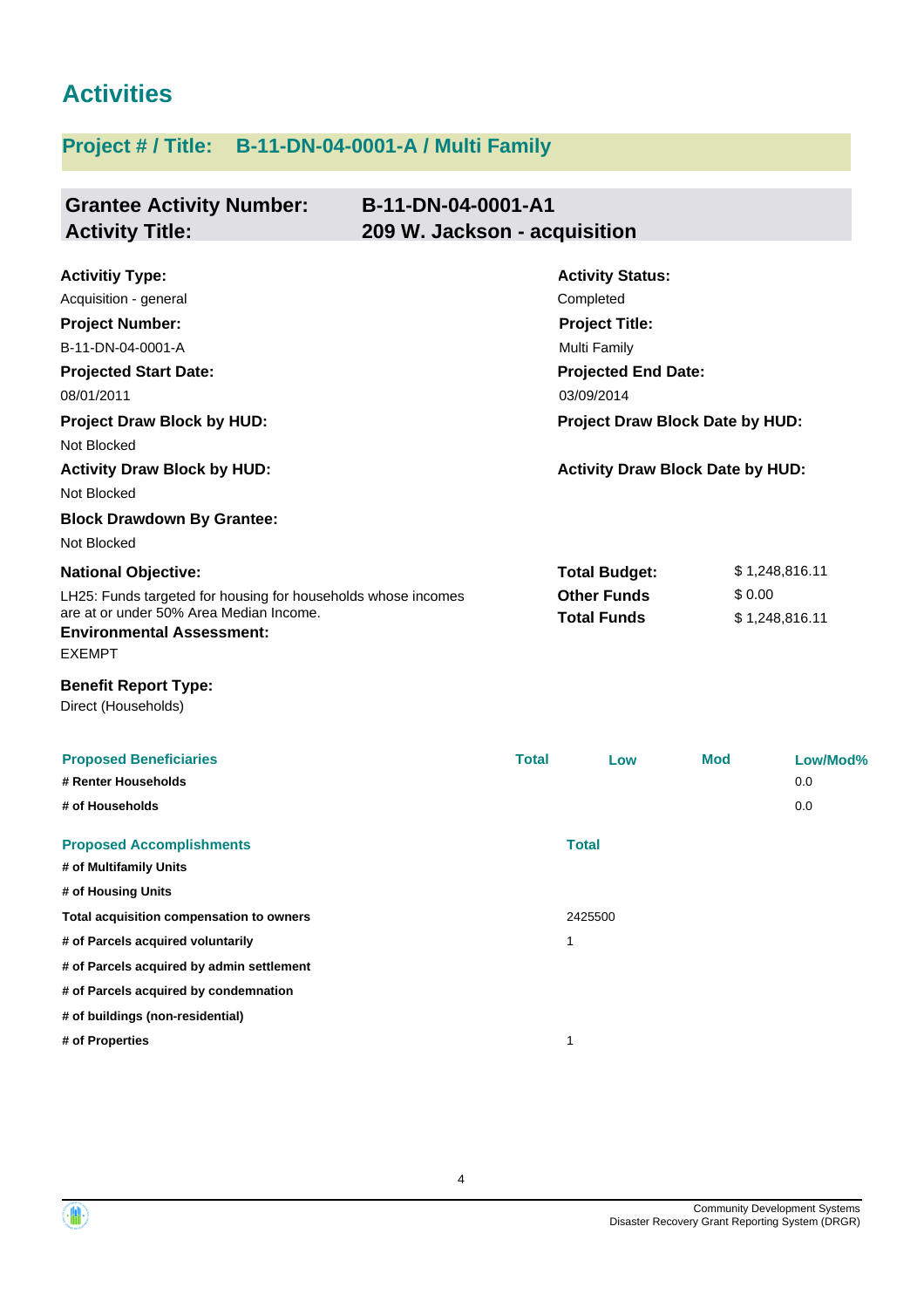#### **Activity is being carried out by Grantee:**

No

#### **Organization carrying out Activity:**

Arizona Housing, Inc.

#### **Proposed budgets for organizations carrying out Activity:**

| <b>Responsible Organization</b> | <b>Organization Type</b> | <b>Proposed</b> |
|---------------------------------|--------------------------|-----------------|
| Arizona Department of Housing   | State                    | \$0.00          |
| Arizona Housing, Inc.           | Non-Profit               | \$1,248,816.11  |
| Campaige Place                  | Non-Profit               | \$0.00          |

#### **Location Description:**

209 W. Jackson formerly known as Campaige Place is a foreclosed multi-family property located at 209 W. Jackson, Phoenix Arizona 85003-4562 and is in an area with a Foreclosure and Abandonment Risk Score (FARS) of 17. Campaige Place consists of one 4-Story building on one parcel. Parcel No. APN 112-22-104

>

#### **Activity Description:**

Acquisition of foreclosed multi-family affordable housing project called 209 W. Jackson (formerly known as Campaige Place) located in downtown Phoenix Arizona at 209 W. Jackson Street. Campaige place consists of 1 parcel with one 4-story building containing a total of 304 apartment units of which 100 units will be NSP3 set aside for persons or households at or below 50% AMI. 209 W. Jackson will undergo rehabilitation for the affordable rental units under a seperate NSP3 Activity. The 209 W. Jackson project will help to stabilize the market, revitalize its neighborhood, preserve rental affordability, reduce vacancies and build inclusive communities.

 In order to carry out this Activity, ADOH, to the maximum extent feasible, will provide for the hiring of employees who reside in the vicinity of the NSP3 projects or contract with small businesses that are owned and operated by persons residing in the vicinity of any such project. ADOH will look to information on existing local ordinances to address these requirements. All beneficiary data will be collected and reported on activity B-11-DN-04-0001-A2 which is the activity covering the rehabilitation of this property.

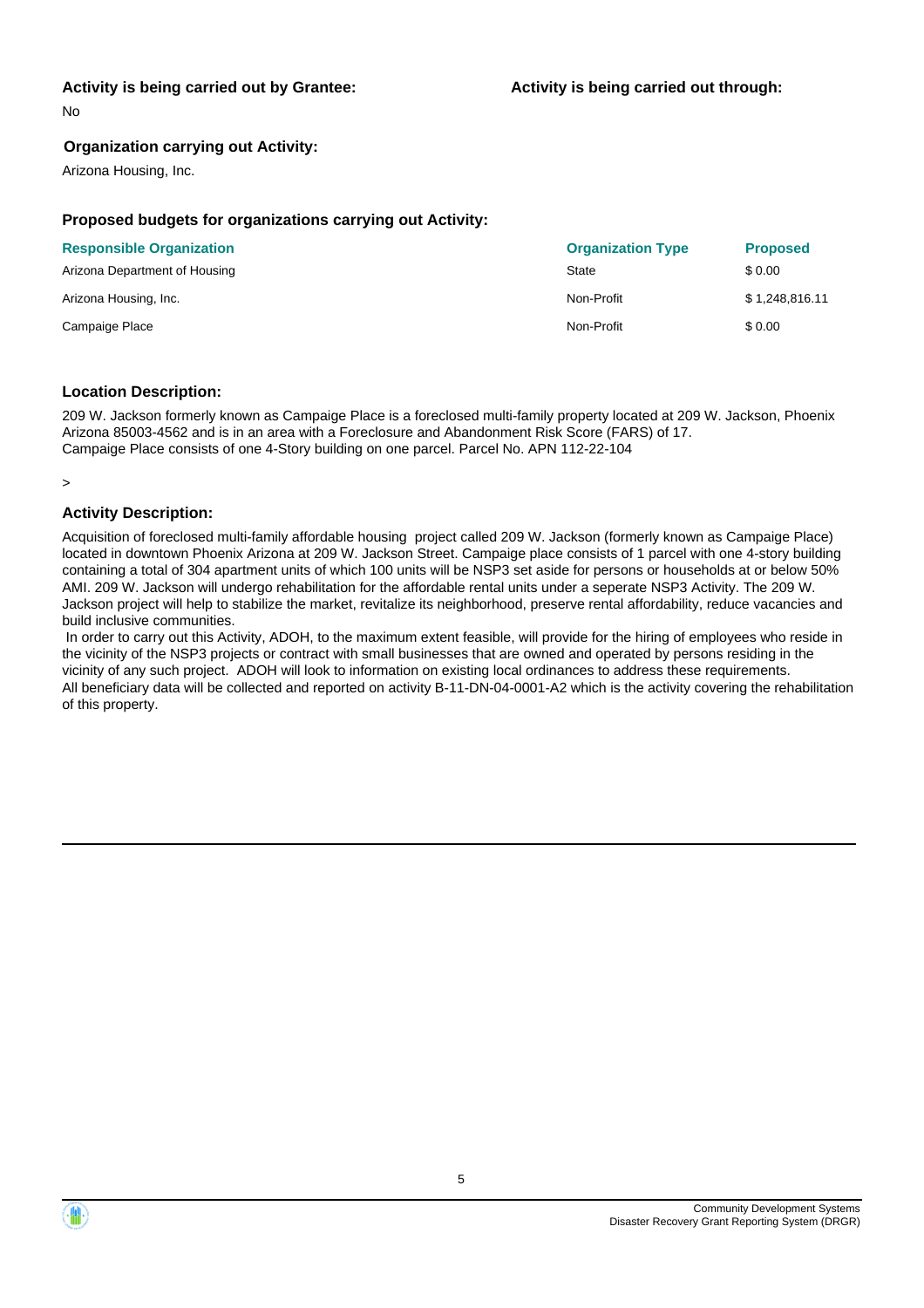**Grantee Activity Number:**

| <b>Activitiy Type:</b>                                                                          | <b>Activity Status:</b>                 |                |  |
|-------------------------------------------------------------------------------------------------|-----------------------------------------|----------------|--|
| Rehabilitation/reconstruction of residential structures                                         | Completed                               |                |  |
| <b>Project Number:</b>                                                                          | <b>Project Title:</b>                   |                |  |
| B-11-DN-04-0001-A                                                                               | Multi Family                            |                |  |
| <b>Projected Start Date:</b>                                                                    | <b>Projected End Date:</b>              |                |  |
| 08/01/2011                                                                                      | 03/09/2014                              |                |  |
| <b>Project Draw Block by HUD:</b>                                                               | Project Draw Block Date by HUD:         |                |  |
| Not Blocked                                                                                     |                                         |                |  |
| <b>Activity Draw Block by HUD:</b>                                                              | <b>Activity Draw Block Date by HUD:</b> |                |  |
| Not Blocked                                                                                     |                                         |                |  |
| <b>Block Drawdown By Grantee:</b>                                                               |                                         |                |  |
| Not Blocked                                                                                     |                                         |                |  |
| <b>National Objective:</b>                                                                      | <b>Total Budget:</b>                    | \$1,215,752.45 |  |
| LH25: Funds targeted for housing for households whose incomes                                   | <b>Other Funds</b>                      | \$0.00         |  |
| are at or under 50% Area Median Income.<br><b>Environmental Assessment:</b><br><b>COMPLETED</b> | <b>Total Funds</b>                      | \$1,215,752.45 |  |
| <b>Benefit Report Type:</b><br>Direct (Households)                                              |                                         |                |  |

| <b>Proposed Beneficiaries</b>       | <b>Total</b> |              | Low | <b>Mod</b> | Low/Mod% |
|-------------------------------------|--------------|--------------|-----|------------|----------|
| # Renter Households                 | 297          |              | 297 |            | 100.00   |
| # of Households                     | 297          |              | 297 |            | 100.00   |
| <b>Proposed Accomplishments</b>     |              | <b>Total</b> |     |            |          |
| # of Multifamily Units              |              | 297          |     |            |          |
| # of Housing Units                  |              | 297          |     |            |          |
| # ELI Households (0-30% AMI)        |              | 98           |     |            |          |
| #Refrigerators replaced             |              | 297          |     |            |          |
| #Light fixtures (outdoors) replaced |              | 297          |     |            |          |
| #Light Fixtures (indoors) replaced  |              | 297          |     |            |          |
| #Replaced thermostats               |              | 297          |     |            |          |
| #Efficient AC added/replaced        |              | 297          |     |            |          |
| #Additional Attic/Roof Insulation   |              | 297          |     |            |          |
| # of Properties                     |              |              |     |            |          |

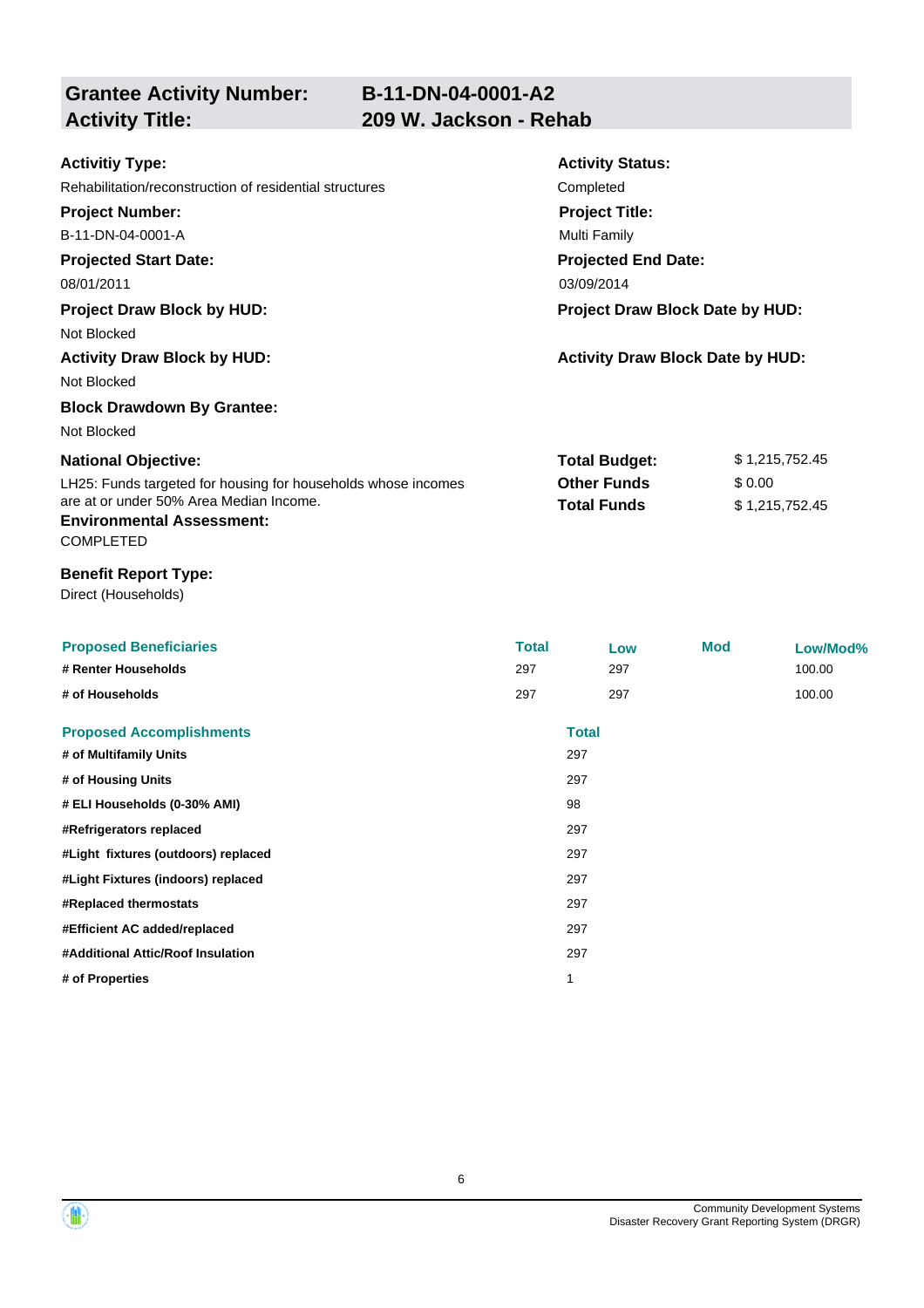#### **Activity is being carried out by Grantee:**

No

#### **Organization carrying out Activity:**

Arizona Housing, Inc.

#### **Proposed budgets for organizations carrying out Activity:**

| <b>Responsible Organization</b> | <b>Organization Type</b> | <b>Proposed</b> |
|---------------------------------|--------------------------|-----------------|
| Arizona Housing, Inc.           | Non-Profit               | \$1.215.752.45  |

#### **Location Description:**

209 W. Jackson formerly known as Campaige Place is a foreclosed multi-family property located at 209 W. Jackson, Phoenix Arizona 85003-4562 and is in an area with a Foreclosure and Abandonment Risk Score (FARS) of 17. 209 W. Jackson consists of one 4-Story building on one parcel. Parcel No. APN 112-22-104

#### **Activity Description:**

Rehabilitation of foreclosed multi-family affordable housing project called 209 W. Jackson formerly known as Campaige Place located in downtown Phoenix Arizona at 209 W. Jackson Street. 209 W. Jackson consists of 1 parcel with one 4-story building containing a total of 299 apartment units of which 297 units will be reserved for NSP3 set aside for persons or households at or below 50% AMI. 2 units will be offices for leasing/management staff and service providers for homeless services. 209 W. Jackson will undergo rehabilitation of the affordable rental units to include such items are HVAC replacement and upgrades, appliance replacement and upgrade to energy star rated and assorted carpentry and other rehab as needed. The 209 W. Jackson project will help to stabilize the market, revitalize its neighborhood, preserve rental affordability, reduce vacancies and build inclusive communities.



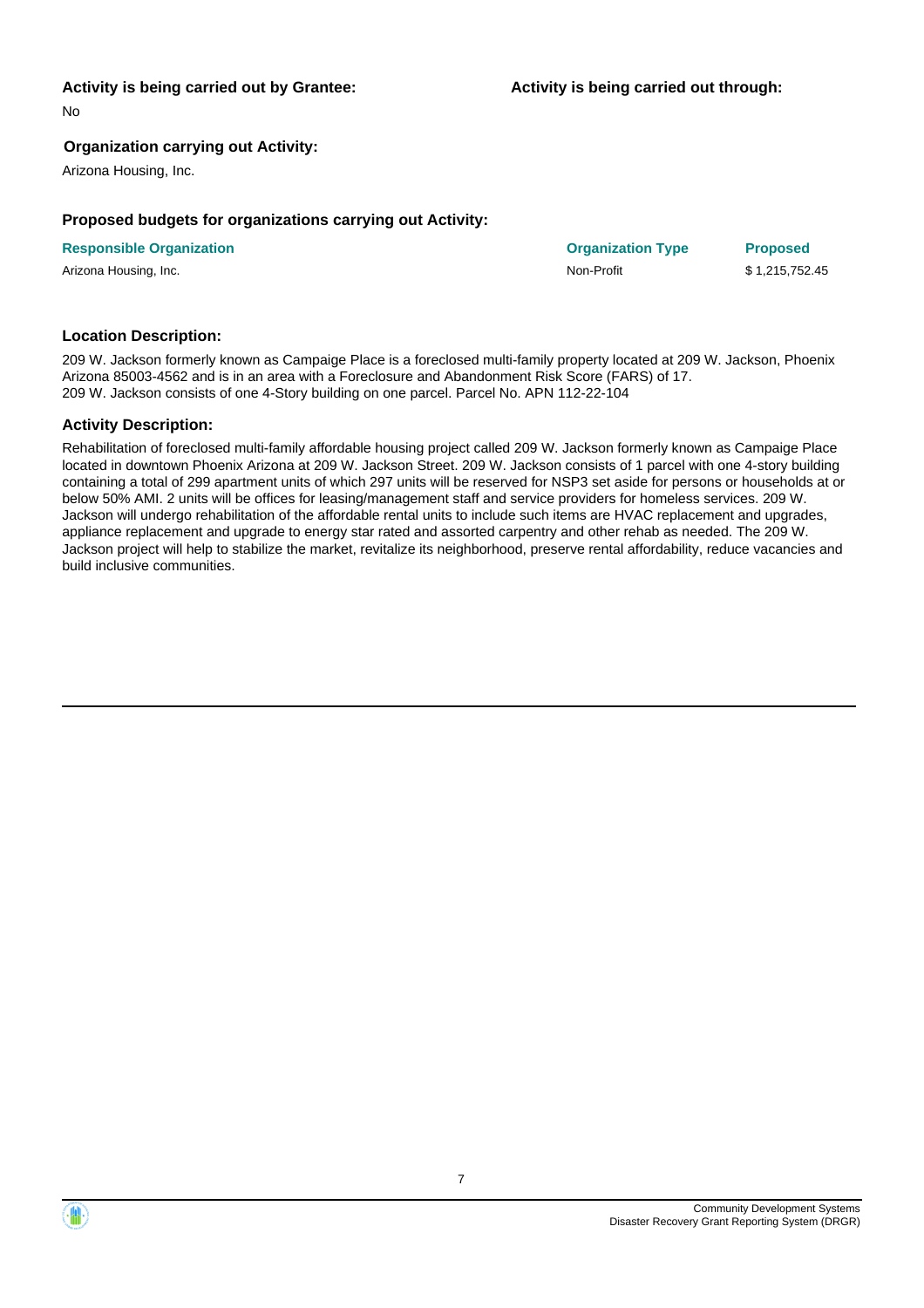**Grantee Activity Number: Activity Title: 29 Palms Apts - Acquistion**

| <b>Activitiy Type:</b><br>Acquisition - general<br><b>Project Number:</b><br>B-11-DN-04-0001-A<br><b>Projected Start Date:</b><br>03/09/2011                                                                                                                                      | <b>Activity Status:</b><br>Completed<br><b>Project Title:</b><br><b>Multi Family</b><br><b>Projected End Date:</b><br>03/09/2014 |                                        |  |
|-----------------------------------------------------------------------------------------------------------------------------------------------------------------------------------------------------------------------------------------------------------------------------------|----------------------------------------------------------------------------------------------------------------------------------|----------------------------------------|--|
| <b>Project Draw Block by HUD:</b><br>Not Blocked<br><b>Activity Draw Block by HUD:</b><br>Not Blocked                                                                                                                                                                             | Project Draw Block Date by HUD:<br><b>Activity Draw Block Date by HUD:</b>                                                       |                                        |  |
| <b>Block Drawdown By Grantee:</b><br>Not Blocked<br><b>National Objective:</b><br>LH25: Funds targeted for housing for households whose incomes<br>are at or under 50% Area Median Income.<br><b>Environmental Assessment:</b><br><b>COMPLETED</b><br><b>Benefit Report Type:</b> | <b>Total Budget:</b><br><b>Other Funds</b><br><b>Total Funds</b>                                                                 | \$868,742.50<br>\$0.00<br>\$868,742.50 |  |
| <b>NA</b><br><b>Proposed Accomplishments</b><br>Total acquisition compensation to owners<br># of Parcels acquired voluntarily<br># of Properties                                                                                                                                  | <b>Total</b><br>866250<br>1<br>1                                                                                                 |                                        |  |
| Activity is being carried out by Grantee:<br>No.<br><b>Organization carrying out Activity:</b><br>Foundation for Senior Living - Real Estate Services, Inc.                                                                                                                       | Activity is being carried out through:                                                                                           |                                        |  |
| Proposed budgets for organizations carrying out Activity:<br><b>Responsible Organization</b><br>Foundation for Senior Living - Real Estate Services, Inc.                                                                                                                         | <b>Organization Type</b><br>Non-Profit                                                                                           | <b>Proposed</b><br>\$868,742.50        |  |

#### **Location Description:**

Multi-family project known as 29 Palms Apartments is located at 4901 E. Holly Street, Phoenix, AZ 85008-3314. Cross streets are 48th Street and McDowell in Central Phoenix Arizona. Project conveniently located near Loop 202, State route 143 and

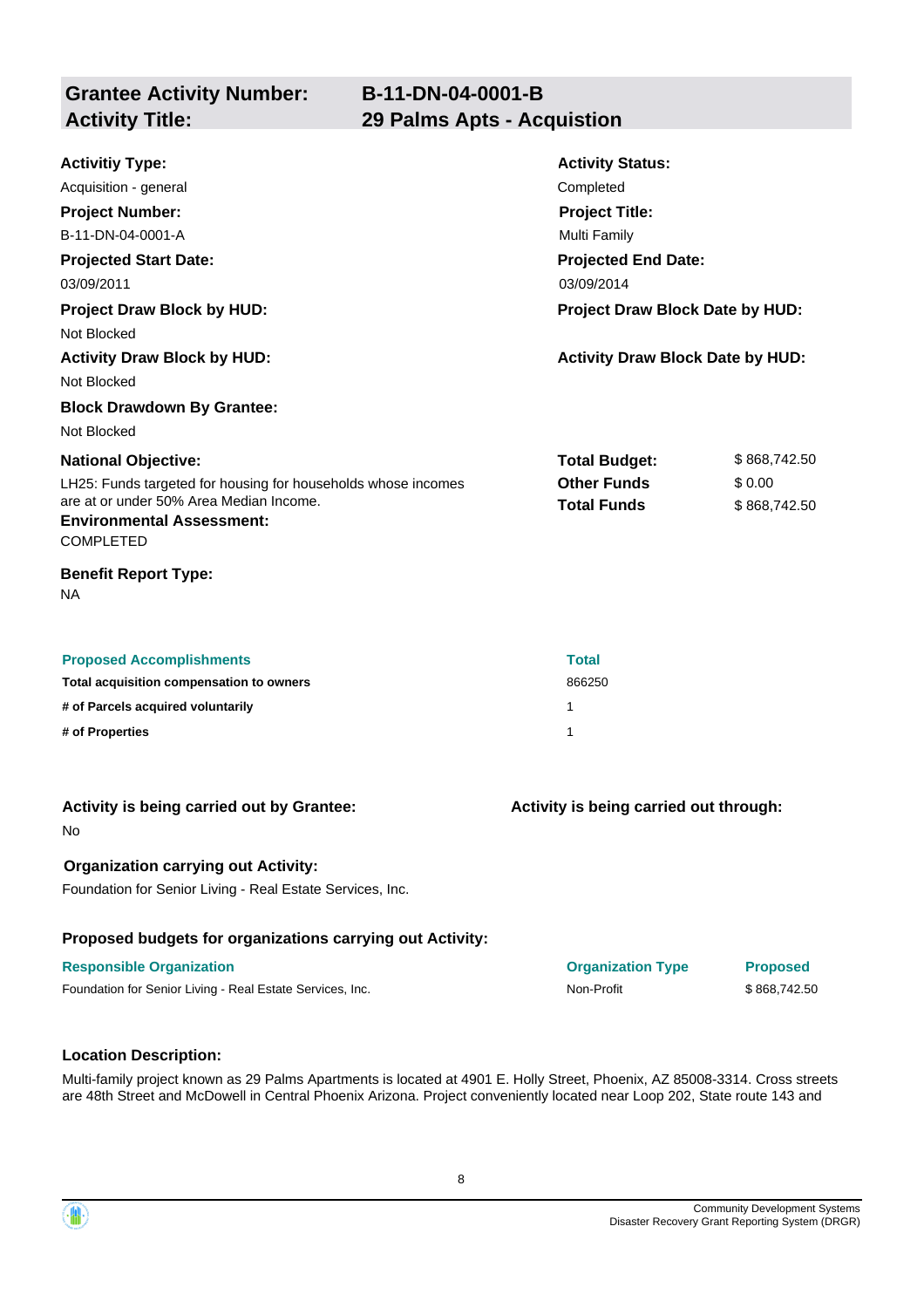Interstate 10.

### **Activity Description:**

Acquisition of foreclosed multi-family property known as 29 Palms Apartments for the purpose of rehabilitation of the 21 unit complex that will be a multi-generational supportive housing project serving persons at or below 50%AMI. All beneficiary data will be reported under rehab activity B-11-DN-0001-B2



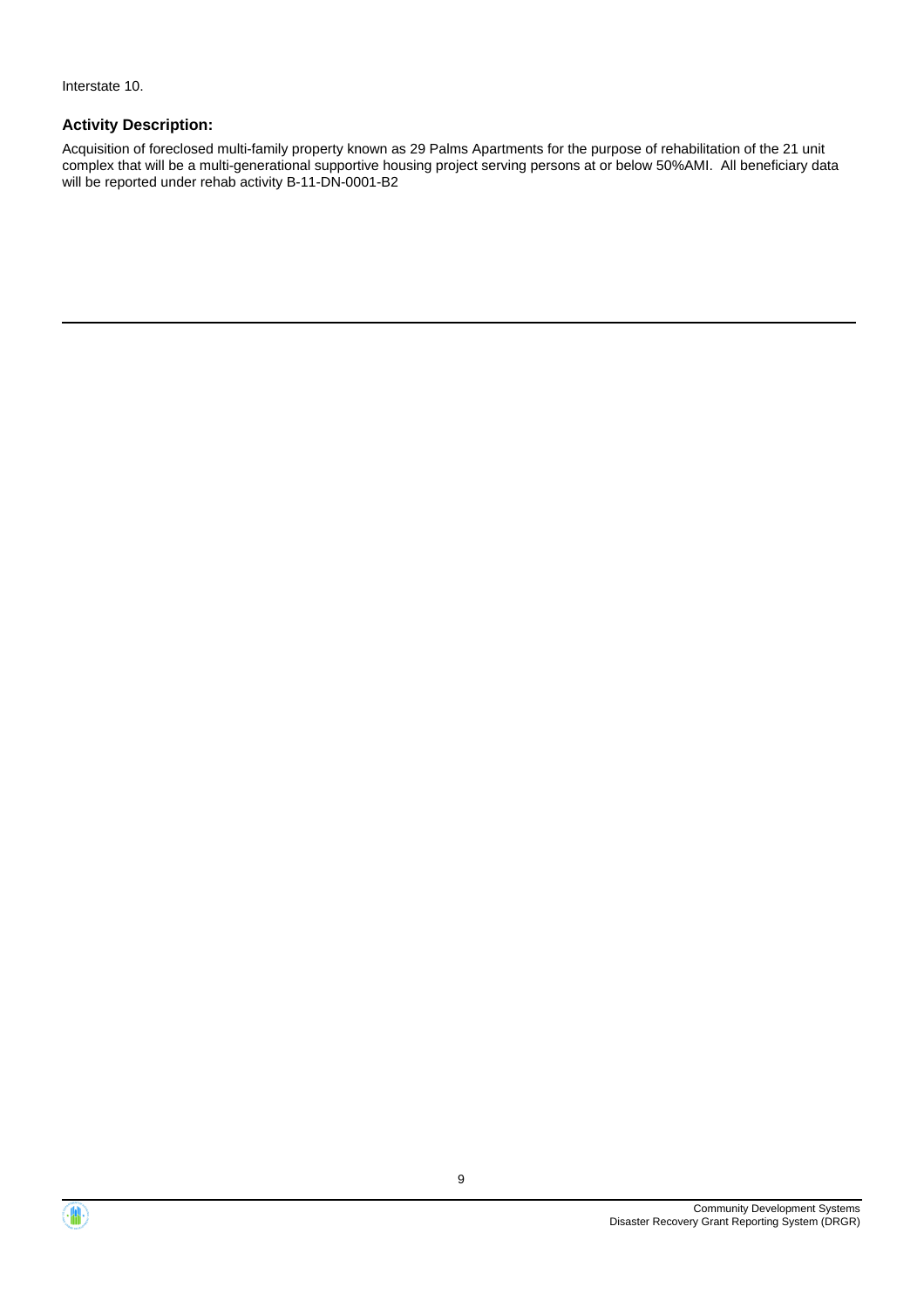**Grantee Activity Number:**

## **B-11-DN-04-0001-B2 Activity Title: 29 Palms Apts - Rehabilitation**

| <b>Activitiy Type:</b>                                        | <b>Activity Status:</b>                 |                |
|---------------------------------------------------------------|-----------------------------------------|----------------|
| Rehabilitation/reconstruction of residential structures       | Completed                               |                |
| <b>Project Number:</b>                                        | <b>Project Title:</b>                   |                |
| B-11-DN-04-0001-A                                             | Multi Family                            |                |
| <b>Projected Start Date:</b>                                  | <b>Projected End Date:</b>              |                |
| 02/28/2013                                                    | 03/01/2014                              |                |
| <b>Project Draw Block by HUD:</b>                             | Project Draw Block Date by HUD:         |                |
| Not Blocked                                                   |                                         |                |
| <b>Activity Draw Block by HUD:</b>                            | <b>Activity Draw Block Date by HUD:</b> |                |
| Not Blocked                                                   |                                         |                |
| <b>Block Drawdown By Grantee:</b>                             |                                         |                |
| Not Blocked                                                   |                                         |                |
| <b>National Objective:</b>                                    | <b>Total Budget:</b>                    | \$1,540,788.94 |
| LH25: Funds targeted for housing for households whose incomes | <b>Other Funds</b>                      | \$0.00         |
| are at or under 50% Area Median Income.                       | <b>Total Funds</b>                      | \$1,540,788.94 |
| <b>Environmental Assessment:</b>                              |                                         |                |
| <b>COMPLETED</b>                                              |                                         |                |
| <b>Benefit Report Type:</b>                                   |                                         |                |
| Direct (Households)                                           |                                         |                |

| <b>Proposed Beneficiaries</b>       | <b>Total</b> |              | Low | <b>Mod</b> | Low/Mod% |
|-------------------------------------|--------------|--------------|-----|------------|----------|
| # Renter Households                 | 20           |              | 20  |            | 100.00   |
| # of Households                     | 20           |              | 20  |            | 100.00   |
| <b>Proposed Accomplishments</b>     |              | <b>Total</b> |     |            |          |
| # of Multifamily Units              |              | 20           |     |            |          |
| # of Housing Units                  |              | 20           |     |            |          |
| #Sites re-used                      |              | 1            |     |            |          |
| #Units exceeding Energy Star        |              | 20           |     |            |          |
| #Units with bus/rail access         |              | 20           |     |            |          |
| #Low flow showerheads               |              | 20           |     |            |          |
| #Low flow toilets                   |              | 20           |     |            |          |
| #Dishwashers replaced               |              | 20           |     |            |          |
| #Refrigerators replaced             |              | 20           |     |            |          |
| #Light fixtures (outdoors) replaced |              | 20           |     |            |          |
| #Replaced hot water heaters         |              | 20           |     |            |          |
| #Efficient AC added/replaced        |              | 20           |     |            |          |
| #Additional Attic/Roof Insulation   |              | 20           |     |            |          |
| #Energy Star Replacement Windows    |              | 20           |     |            |          |
| # of Properties                     |              | 1            |     |            |          |



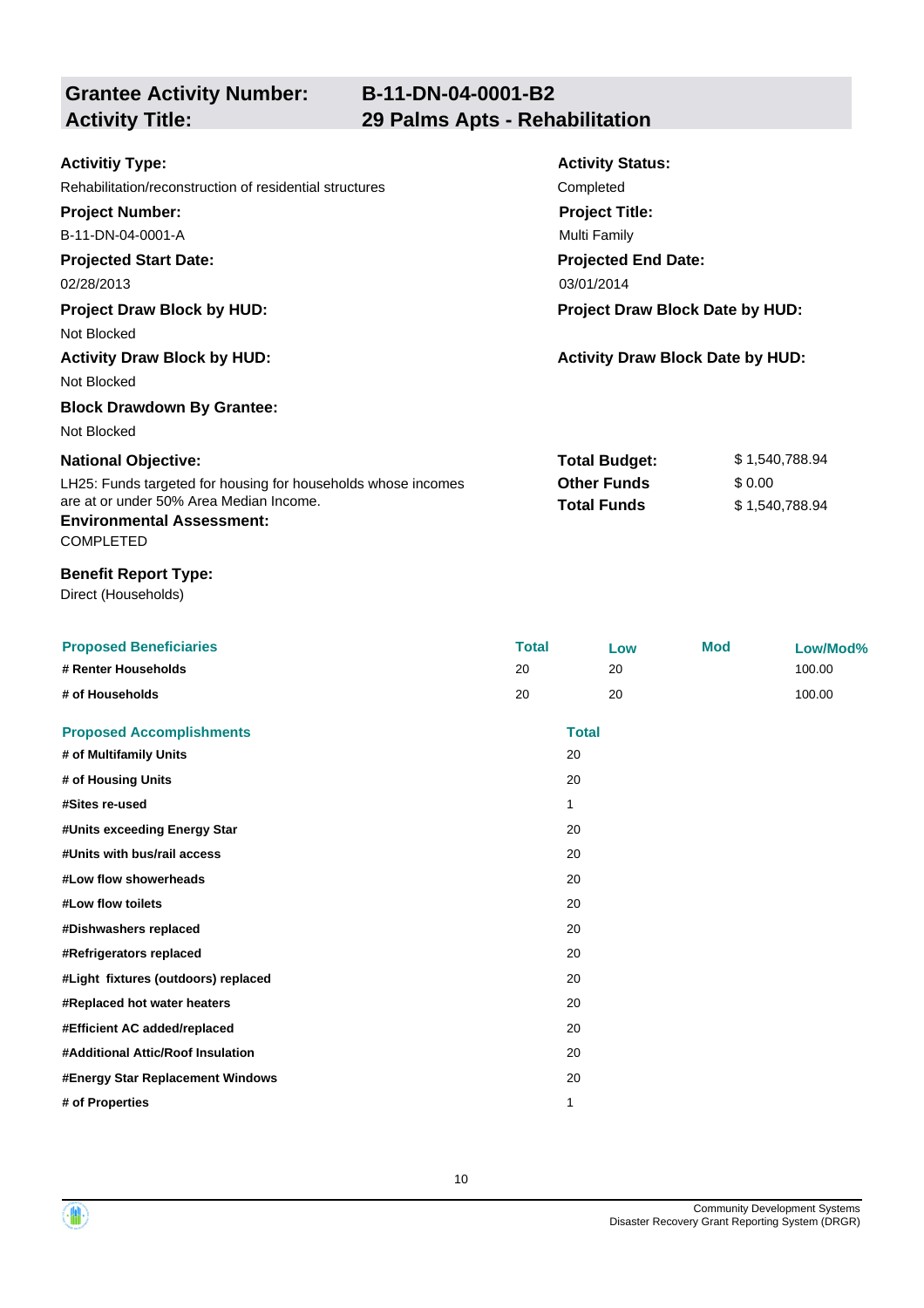#### **Activity is being carried out by Grantee:**

No

#### **Organization carrying out Activity:**

Foundation for Senior Living - Real Estate Services, Inc.

#### **Proposed budgets for organizations carrying out Activity:**

#### **Responsible Organization Organization Type Proposed**

Foundation for Senior Living - Real Estate Services, Inc. Non-Profit Non-Profit \$ 1,540,788.94

#### **Location Description:**

Multi-family project known as 29 Palms Apartments is located at 4901 E. Holly Street, Phoenix, AZ 85008-3314. Cross streets are 48th Street and McDowell in Central Phoenix Arizona. Project conveniently located near Loop 202, State route 143 and Interstate 10.

#### **Activity Description:**

Acquisition of foreclosed multi-family property known as 29 Palms Apartments for the purpose of rehabilitation of the 21 unit complex that will be a multi-generational supportive housing project. 20 units will be serving persons at or below 50%AMI and 1 unit will be set aside as a Managers unit.

### **Project # / Title: B-11-DN-04-0001-C / Administration**

| <b>Grantee Activity Number:</b>                               | B-11-DN-04-0001-C     |                                         |              |  |
|---------------------------------------------------------------|-----------------------|-----------------------------------------|--------------|--|
| <b>Activity Title:</b>                                        | <b>Administration</b> |                                         |              |  |
| <b>Activitiy Type:</b>                                        |                       | <b>Activity Status:</b>                 |              |  |
| Administration                                                |                       | Completed                               |              |  |
| <b>Project Number:</b>                                        |                       | <b>Project Title:</b>                   |              |  |
| B-11-DN-04-0001-C                                             |                       | Administration                          |              |  |
| <b>Projected Start Date:</b>                                  |                       | <b>Projected End Date:</b>              |              |  |
| 03/09/2011                                                    |                       | 03/09/2014                              |              |  |
| <b>Project Draw Block by HUD:</b>                             |                       | Project Draw Block Date by HUD:         |              |  |
| Not Blocked                                                   |                       |                                         |              |  |
| <b>Activity Draw Block by HUD:</b>                            |                       | <b>Activity Draw Block Date by HUD:</b> |              |  |
| Not Blocked                                                   |                       |                                         |              |  |
| <b>Block Drawdown By Grantee:</b>                             |                       |                                         |              |  |
| Not Blocked                                                   |                       |                                         |              |  |
| <b>National Objective:</b>                                    |                       | <b>Total Budget:</b>                    | \$125,900.00 |  |
| Not Applicable - (for Planning/Administration or Unprogrammed |                       | <b>Other Funds</b>                      | \$0.00       |  |
| Funds only)                                                   |                       | <b>Total Funds</b>                      | \$125,900.00 |  |
|                                                               |                       |                                         |              |  |

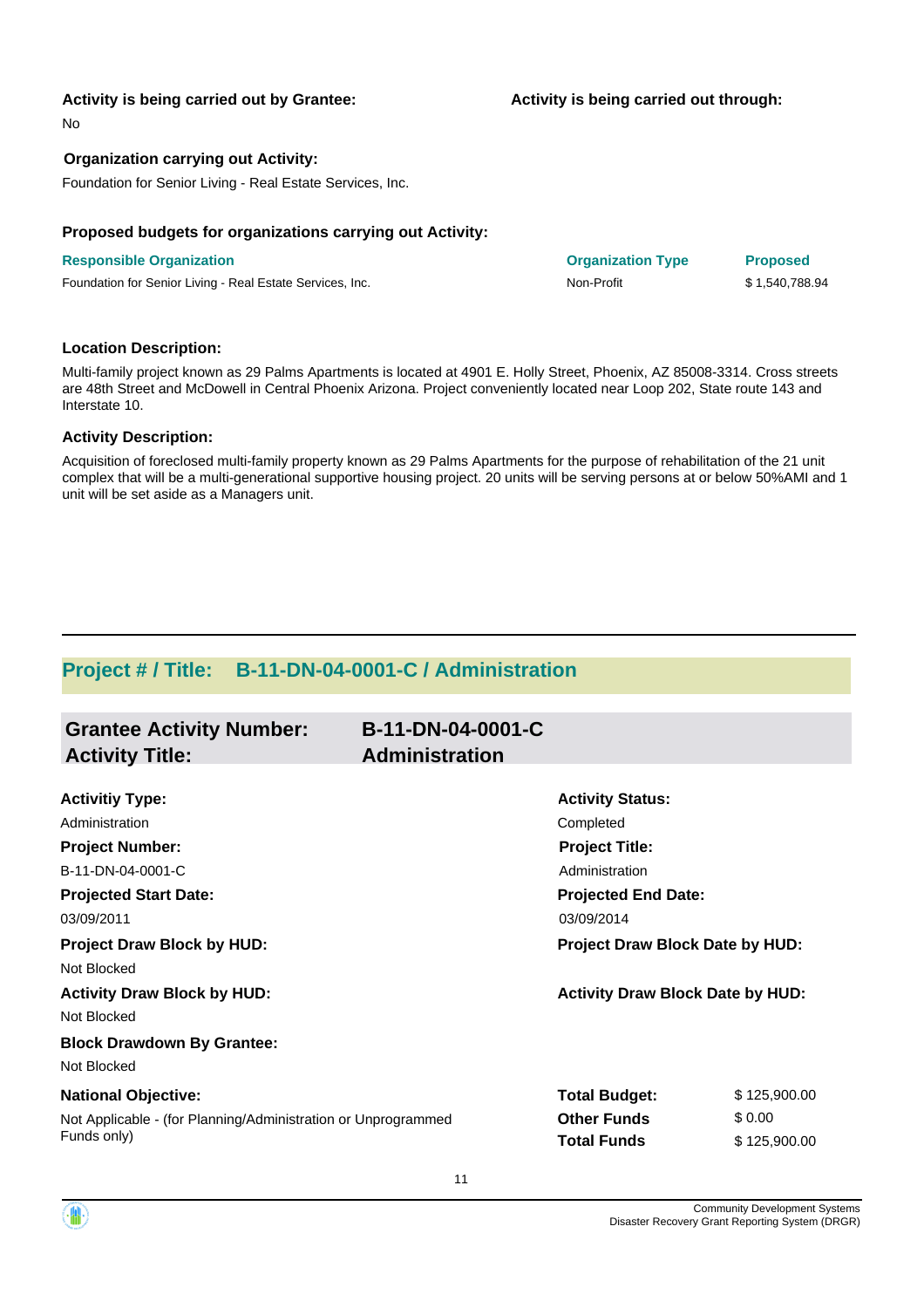#### **Environmental Assessment:** EXEMPT

### **Benefit Report Type:**

NA

### **Activity is being carried out by Grantee:**

No

### **Organization carrying out Activity:**

Arizona Department of Housing

#### **Proposed budgets for organizations carrying out Activity:**

**Responsible Organization Organization Type Proposed** Arizona Department of Housing National Arizona Department of Housing State State \$ 125,900.00

**Activity is being carried out through:**

#### **Location Description:**

ARIZONA DEPARTMENT OF HOUSING 1110 W. WASHINGTON ST., SUITE 310 PHOENIX, AZ 85007

#### **Activity Description:**

PLANNING AND PROGRAM ADMINISTRATION.

# **Action Plan Comments:**

AP reviewed and approved with comment. Reviewer -

> When State inputs accomplishment data, do not duplicate # count for Campaige Place Acquisition and Rehab Activity. Upon grant close out/completion, aggregate total for both activities should be 100 (not 200) actual unit accomplishment. Decide which activity to record accomplishments and make a note in the narrative of the other activity that the accomplishments are being recorded in the other (name) activity.